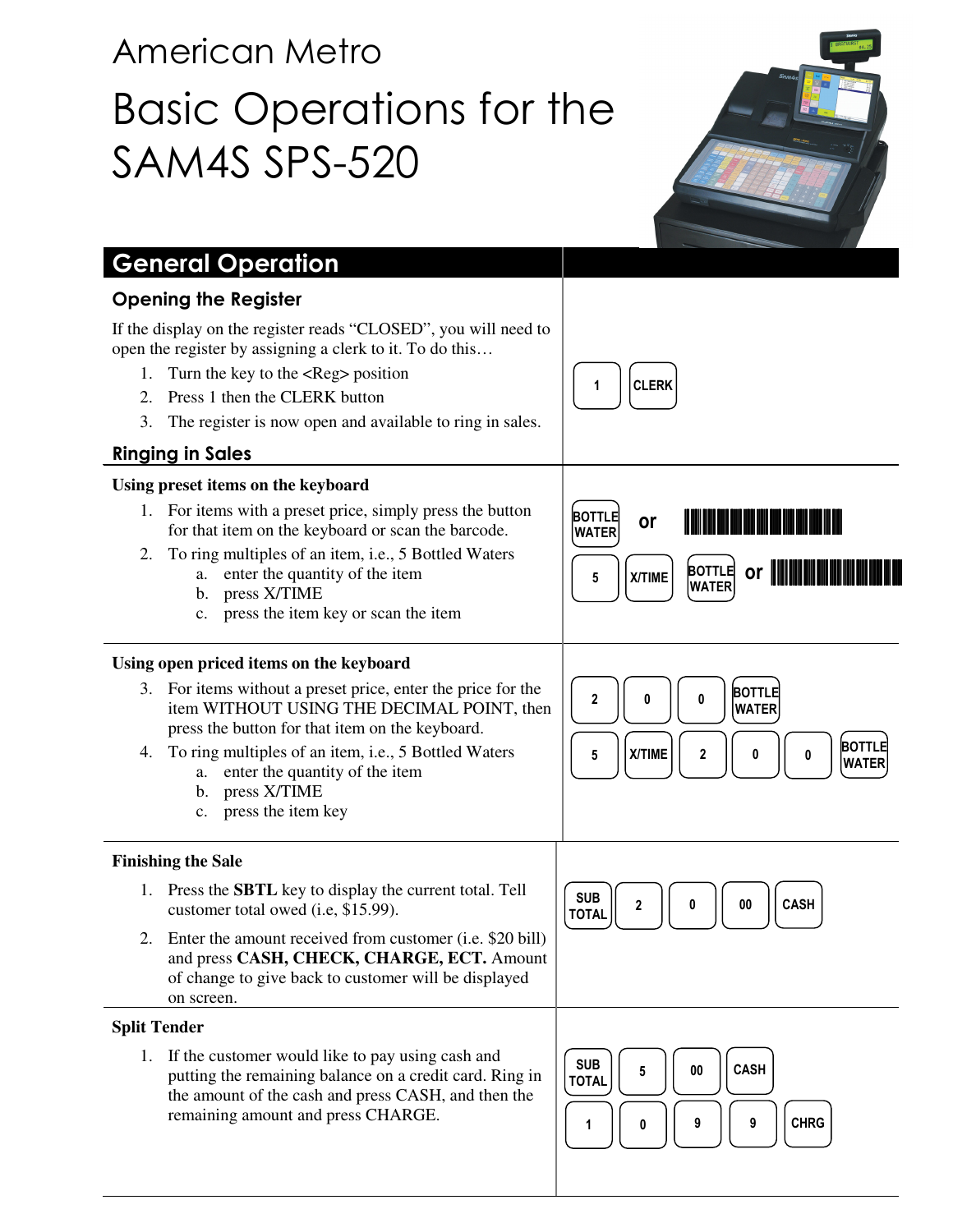| <b>Receipts</b>                                                                                                                                                                                                          |                                                                                                                                                                                                                      |                                                  |
|--------------------------------------------------------------------------------------------------------------------------------------------------------------------------------------------------------------------------|----------------------------------------------------------------------------------------------------------------------------------------------------------------------------------------------------------------------|--------------------------------------------------|
|                                                                                                                                                                                                                          | 1. If a receipt did not automatically print, or if the<br>customer requests an additional copy, press the<br>RECPT ISSUE button after the sale.                                                                      | <b>RCPT</b><br><b>ISSUE</b>                      |
| 2.                                                                                                                                                                                                                       | To change the default receipt printing setting, press the<br>RCPT ON/OFF button. Pressing this button while in<br>the middle of a sale will cause an error. Only press this<br>button after finishing a transaction. | <b>RCPT</b><br><b>ON/OFF</b>                     |
| <b>Discounts</b>                                                                                                                                                                                                         |                                                                                                                                                                                                                      |                                                  |
|                                                                                                                                                                                                                          | <b>Subtotal Discount</b>                                                                                                                                                                                             |                                                  |
|                                                                                                                                                                                                                          | 1. To apply a Subtotal Discount, first ring in the sale as<br>normal.                                                                                                                                                | <b>SUB</b><br>10%<br><b>TOTAL</b><br><b>DISC</b> |
| 2.                                                                                                                                                                                                                       | Press the SUBTOTAL button                                                                                                                                                                                            |                                                  |
| 3.                                                                                                                                                                                                                       | Press desired DISC button (i.e. 10% DISC)                                                                                                                                                                            |                                                  |
|                                                                                                                                                                                                                          |                                                                                                                                                                                                                      |                                                  |
|                                                                                                                                                                                                                          | <b>Error Correction</b>                                                                                                                                                                                              |                                                  |
| <b>Clear</b>                                                                                                                                                                                                             |                                                                                                                                                                                                                      |                                                  |
| The CLEAR button is used to remove any numerical<br>keystrokes made in error or to clear any error messages and<br>stop the corresponding beeping. CLEAR does not change or<br>remove any items within the current sale. |                                                                                                                                                                                                                      | <b>CLEAR</b>                                     |
| Cancel                                                                                                                                                                                                                   |                                                                                                                                                                                                                      |                                                  |
| If you have rung up multiple items and there is something<br>wrong or customer does not have money you can press<br><b>CANCEL</b> key to void the whole sale and start again if<br>necessary.                            |                                                                                                                                                                                                                      | <b>CANCEL</b>                                    |
| <b>Void</b>                                                                                                                                                                                                              |                                                                                                                                                                                                                      |                                                  |
| The void button is used within a sale to remove one previously<br>entered item at a time. Void can be used either before or after<br>subtotal has been pressed, but must be done prior to using any<br>tender button.    |                                                                                                                                                                                                                      |                                                  |
|                                                                                                                                                                                                                          | 1. Highlight the item you wish to void by touching the<br>item on the screen or using the Up Arrow button on the<br>keyboard.                                                                                        |                                                  |
| 2.                                                                                                                                                                                                                       | Press the VOID button                                                                                                                                                                                                |                                                  |
| 3.                                                                                                                                                                                                                       | The item is removed from the sale                                                                                                                                                                                    |                                                  |
| D                                                                                                                                                                                                                        |                                                                                                                                                                                                                      |                                                  |

#### **Return**

The return button is used to remove an item from a sale **after it has been finalized**. Use original receipt to verify items.

- 1. Make sure you are not in the middle of a sale
- 2. Press RETURN button
- 3. Scan the item to be returned.
- 4. Finalize the return by pressing the CASH button.

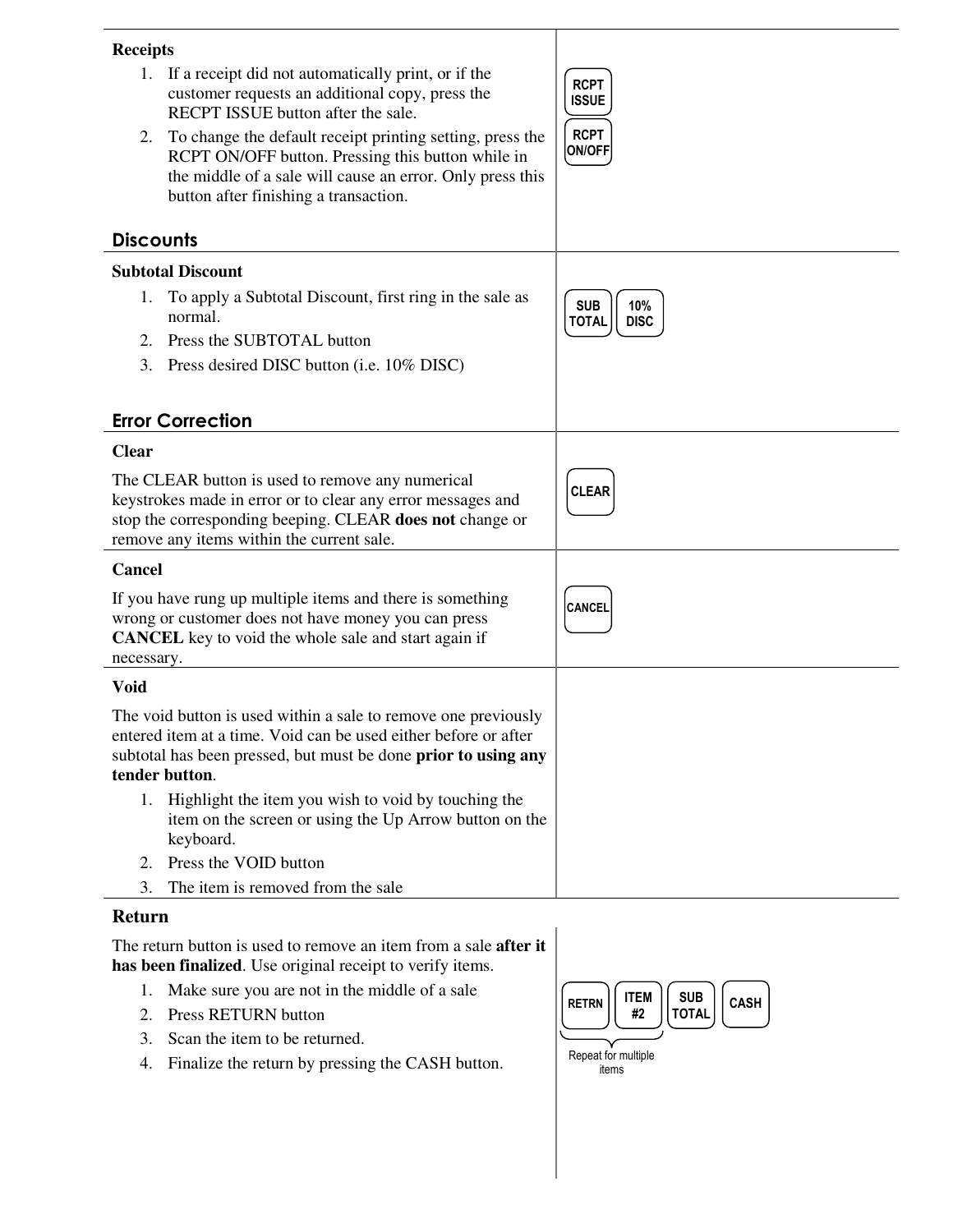## Manager Operations

### Reloading Paper

Keep paper in the printer at all times. If the register stops functioning and the message **"\*\*WARNING\*\* RECPT PAPER END**) is displayed, replace with a new roll of paper making sure paper **feeds from the underside of the roll**. Register will begin printing right where it left off with no data lost. Change it when it gets low. Never pull the paper through the printer without lifting the blue release lever first.



#### Reports

Run an  $X$  READING  $(X1)$  report to view current totals. This can be done at any time. A Daily Report (Z1) or End of Event Report (Z2) will reset all totals after the report is run. These should be run at then end of each night (Z1) and end of entire event (Z2). **Be sure to run both a DAILY and EVENT report prior to the start of your event to clear any training or test sales.**

- 1. Leave the key in the REG position and press the desired report button on the keyboard.
- 2. Press PRINT REPORT to print a copy of the report
- 3. Enter the Manager Password: 9999
- 4. Next press the SEND REPORT button.
- 5. Enter the Manager Password: 9999
- 6. The report will be send online. After about 60 sec, press CLOSE when the message pops up saying BATCH CLOSE SUCCESSFUL
- 7. At the end of the final day of sales, after running both the Print and Send reports, press Event Report for a cumulative total of each day's sales.







for new day's sales

Zeros totals resetting Cumulative totals of all previous daily reports

## Programming Functions

#### Adding/Changing Items

- 1. Turn the key to PRG
- 2. Press the PLU button
- 3. Press the PLU ADD & CHANGE button
- 4. Press a button on the keyboard or scan an item that you want to add. You will see the screen to the right.
- 5. Change the product name by pressing the Descriptor button

| PLU#000000000000001006 PROGRAMMING     |                                         |  |          |  |  |  |  |
|----------------------------------------|-----------------------------------------|--|----------|--|--|--|--|
| PLU#                                   | <b>DESCRIPTOR</b><br>000000000000001006 |  | PLU1006  |  |  |  |  |
| PAGE #1                                | PAGE #2   PRICES                        |  |          |  |  |  |  |
| 00000000000000000<br>STOCK LINK PLU #  |                                         |  |          |  |  |  |  |
| 00.00<br>MODIFIER QTY                  |                                         |  |          |  |  |  |  |
| GROUP LINK #1                          | [00]                                    |  |          |  |  |  |  |
| [01] F00D-KP<br>PLU STATUS GROUP LINK# |                                         |  |          |  |  |  |  |
| PIECE COUNT                            | 000                                     |  |          |  |  |  |  |
| PRODUCT MIX #1                         | $\mathbf 0$                             |  |          |  |  |  |  |
| RECIPE#                                | $\Omega$                                |  |          |  |  |  |  |
| MIX&MATCH TABLE#                       |                                         |  | $\Omega$ |  |  |  |  |
| PREV. RECORD                           | NEXT RECORD                             |  | CLOSE    |  |  |  |  |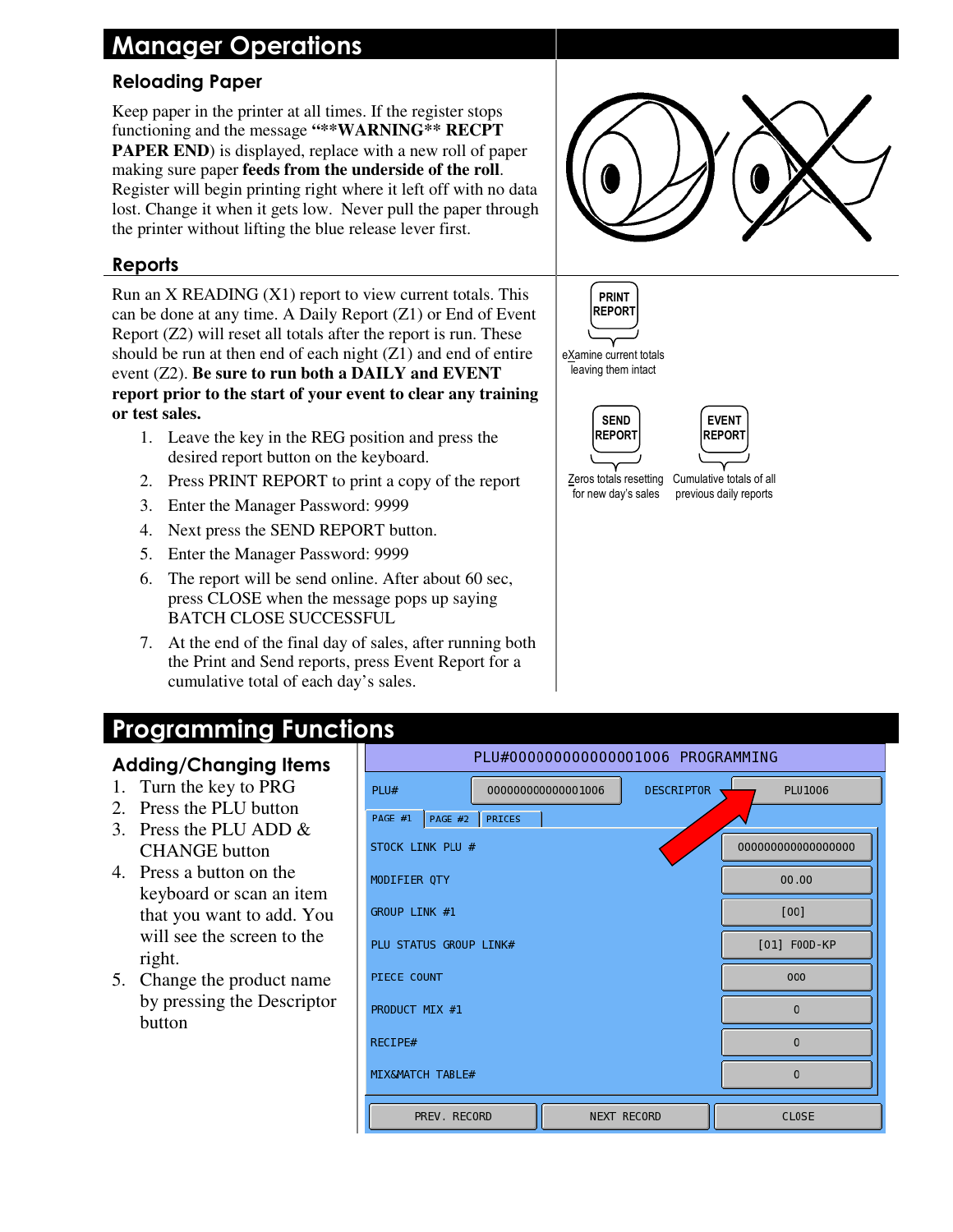| 6. Press CLEAR to get rid of                     |                                                                                              | <b>DESCRIPTOR</b>                                        |             |                    |    |                       |                   |                                     |                    |                |  |
|--------------------------------------------------|----------------------------------------------------------------------------------------------|----------------------------------------------------------|-------------|--------------------|----|-----------------------|-------------------|-------------------------------------|--------------------|----------------|--|
| the current name<br>7. type your new descriptor, |                                                                                              | <b>BASIC</b><br>CAPS LOCK<br><b>DOUBLE</b><br><b>ETC</b> |             |                    |    |                       |                   |                                     |                    |                |  |
| and press OK                                     | MINT COFFEE COOLER                                                                           |                                                          |             |                    |    |                       |                   |                                     |                    |                |  |
|                                                  | 1                                                                                            | 2                                                        | 3           | 4                  | 5  | 6                     | $\overline{7}$    | 8                                   | 9                  | $\pmb{0}$      |  |
|                                                  | Q                                                                                            | W                                                        | E           | ${\sf R}$          | T  | Υ                     | U                 | $\mathbf I$                         | $\pmb{0}$          | P              |  |
|                                                  | Α                                                                                            | S                                                        | D           | F                  | G  | н                     | J                 | Κ                                   | L                  |                |  |
|                                                  | Z                                                                                            | X                                                        | $\mathsf C$ | V                  | B  | N                     | M                 |                                     |                    |                |  |
|                                                  |                                                                                              | $^\copyright$                                            | $\#$        | \$                 | ℁  | $\boldsymbol{\wedge}$ | $\pmb{\delta}$    | $\ast$                              |                    | $\lambda$      |  |
|                                                  |                                                                                              | <b>SHIFT</b><br>SPACE                                    |             |                    |    |                       |                   | $\leftarrow$<br><b>CLEAR</b>        |                    |                |  |
|                                                  |                                                                                              |                                                          | 0K          |                    |    |                       |                   | CANCEL                              |                    |                |  |
| 8. Press the GROUP LINK #1<br>button             |                                                                                              |                                                          |             |                    |    |                       |                   | PLU#0000000000000001006 PROGRAMMING |                    |                |  |
|                                                  | PLU#                                                                                         |                                                          |             | 000000000000001006 |    |                       | <b>DESCRIPTOR</b> |                                     | MINT COFFEE COOLER |                |  |
|                                                  | PAGE #1                                                                                      | PAGE #2                                                  | PRICES      |                    |    |                       |                   |                                     |                    |                |  |
|                                                  | STOCK LINK PLU #<br>00000000000000000<br>00.00<br>MODIFIER QTY                               |                                                          |             |                    |    |                       |                   |                                     |                    |                |  |
|                                                  |                                                                                              |                                                          |             |                    |    |                       |                   |                                     |                    |                |  |
|                                                  | GROUP LINK #1<br>[07] COOLERS<br>[05] BEV-KP<br>PLU STATUS GROUP LINK#<br>PIECE COUNT<br>000 |                                                          |             |                    |    |                       |                   |                                     |                    |                |  |
|                                                  |                                                                                              |                                                          |             |                    |    |                       |                   |                                     |                    |                |  |
|                                                  |                                                                                              | PRODUCT MIX #1<br>$\mathbf 0$<br>0<br>RECIPE#            |             |                    |    |                       |                   |                                     |                    |                |  |
|                                                  |                                                                                              |                                                          |             |                    |    |                       |                   |                                     |                    |                |  |
|                                                  | MIX&MATCH TABLE#                                                                             |                                                          |             |                    |    |                       |                   | $\mathbf{0}$                        |                    |                |  |
|                                                  |                                                                                              | PREV. RECORD                                             |             |                    |    | NEXT RECORD           |                   | CLOSE                               |                    |                |  |
| 9. Press the PAGE UP or<br>PAGE DOWN buttons to  |                                                                                              |                                                          |             |                    |    | GROUP LINK #1         |                   |                                     |                    |                |  |
| find the group and press it.                     | 01                                                                                           |                                                          |             | ESPRESSO HOT       |    | <b>GROUP LIST</b>     |                   |                                     |                    |                |  |
|                                                  | 02                                                                                           |                                                          |             | <b>EXTRA</b>       |    | PAGE UP<br>PAGE DOWN  |                   |                                     |                    |                |  |
|                                                  | 03                                                                                           |                                                          |             | STARBUCK COF       |    | lо                    |                   |                                     |                    |                |  |
|                                                  |                                                                                              | 04<br>HOT BEV<br>05<br>NON ESPRESSO                      |             |                    |    | $\overline{7}$        |                   | 8                                   |                    | 9              |  |
|                                                  |                                                                                              |                                                          |             |                    |    | $\overline{4}$        |                   | 5                                   |                    | $6\phantom{1}$ |  |
|                                                  | 06<br>ESPRESSO COL<br>07<br><b>COOLERS</b>                                                   |                                                          |             |                    |    |                       | $\overline{2}$    |                                     | 3                  |                |  |
|                                                  | 08                                                                                           | CREAMICE                                                 |             |                    |    | $\mathbf{0}$          |                   | $00\,$                              |                    | ←              |  |
|                                                  | 09<br>SPEC MOCHA                                                                             |                                                          |             |                    | 0K |                       |                   |                                     |                    |                |  |
|                                                  | BTL COLD BEV<br>10                                                                           |                                                          |             |                    |    | CLOSE                 |                   |                                     |                    |                |  |
|                                                  |                                                                                              |                                                          |             |                    |    |                       |                   |                                     |                    |                |  |